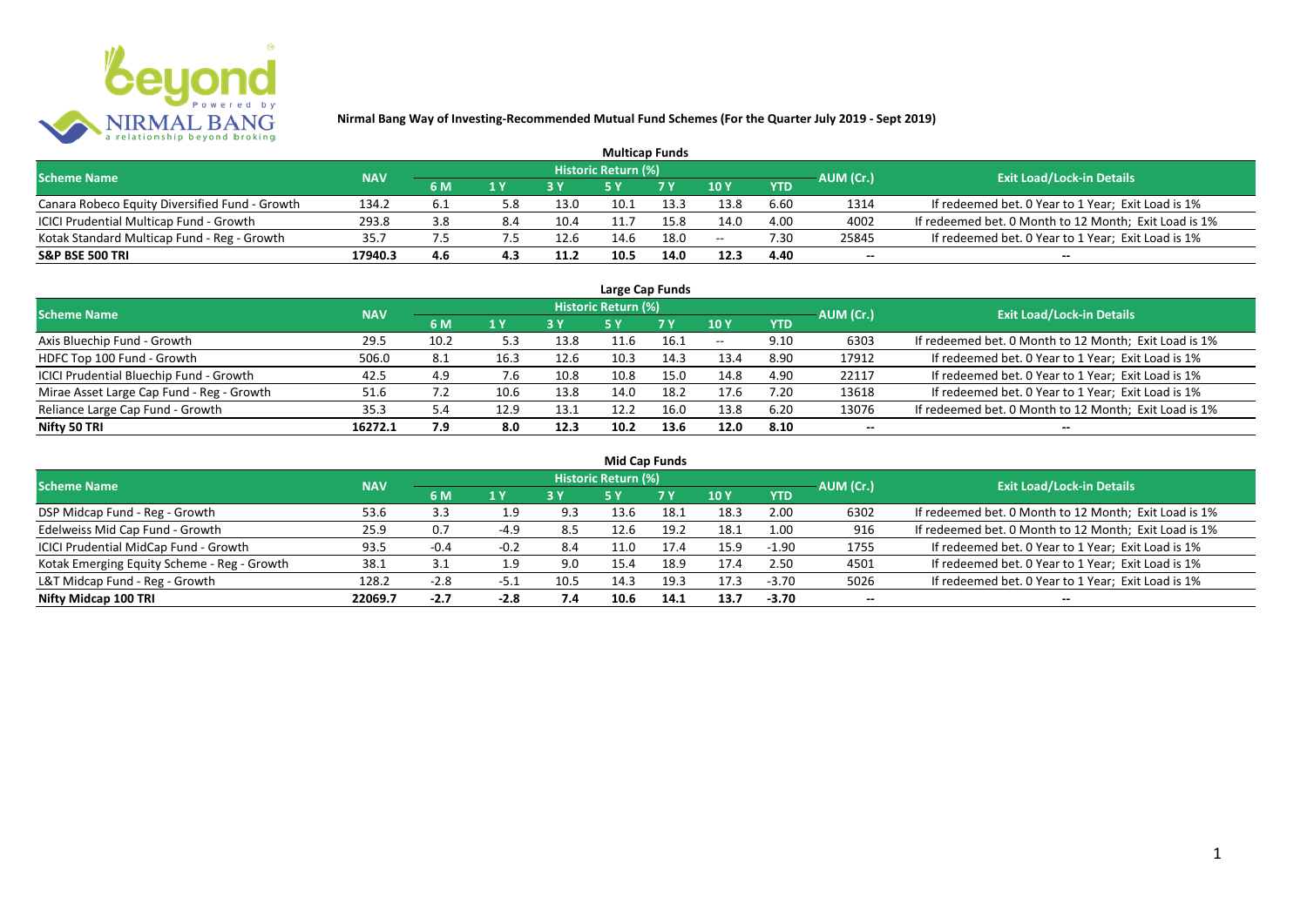

| Large & Midcap                                   |            |     |                         |      |                            |      |      |            |           |                                                    |  |  |  |
|--------------------------------------------------|------------|-----|-------------------------|------|----------------------------|------|------|------------|-----------|----------------------------------------------------|--|--|--|
| <b>Scheme Name</b>                               | <b>NAV</b> |     |                         |      | <b>Historic Return (%)</b> |      |      |            | AUM (Cr.) | <b>Exit Load/Lock-in Details</b>                   |  |  |  |
|                                                  |            | 6 M | $\mathbf{A} \mathbf{V}$ |      |                            | 7 V  | 10Y  | <b>YTD</b> |           |                                                    |  |  |  |
| Canara Robeco Emerging Equities - Growth         | 92.3       |     |                         | 12.7 | 16.2                       |      | 21.1 | 3.60       | 4929      | If redeemed bet. 0 Year to 1 Year; Exit Load is 1% |  |  |  |
| Invesco India Growth Opportunities Fund - Growth | 33.7       |     |                         | 11.8 | 12.5                       |      | 14.0 | 2.70       | 1539      | If redeemed bet. 0 Year to 1 Year; Exit Load is 1% |  |  |  |
| NIFTY Large Midcap 250 TRI                       | 7133.0     | 2.4 |                         | 11.3 | 11.8                       | 15.7 | 13.7 | 2.00       | $- -$     | $- -$                                              |  |  |  |

|                                  |            |     |        |      |                     | <b>Focused Funds</b> |       |            |           |                                                       |
|----------------------------------|------------|-----|--------|------|---------------------|----------------------|-------|------------|-----------|-------------------------------------------------------|
| <b>Scheme Name</b>               | <b>NAV</b> |     |        |      | Historic Return (%) |                      |       |            | AUM (Cr.) | <b>Exit Load/Lock-in Details</b>                      |
|                                  |            | 6 M | 1 V    |      | cν                  | 7 V                  | 10 Y  | <b>YTD</b> |           |                                                       |
| Axis Focused 25 Fund - Growth    | 28.1       | 8.9 | $-0.5$ | 14.6 | 14.0                | 16.0                 | $- -$ | 5.00       | 8044      | If redeemed bet. 0 Month to 12 Month; Exit Load is 1% |
| SBI Focused Equity Fund - Growth | 143.4      | 9.9 |        | 12.7 | 13.8                | 16.8                 | 19.3  | 8.50       | 4864      | If redeemed bet. 0 Year to 1 Year; Exit Load is 1%    |
| <b>S&amp;P BSE 500</b>           | 15091.1    | 3.9 | 3.0    | 9.9  | 9.1                 | 12.5                 | 10.8  | 3.80       | $- -$     | $- -$                                                 |

|                                                |            |      |         |                     |      | <b>Small Cap Funds</b> |       |            |           |                                                    |
|------------------------------------------------|------------|------|---------|---------------------|------|------------------------|-------|------------|-----------|----------------------------------------------------|
| <b>Scheme Name</b>                             | <b>NAV</b> |      |         | Historic Return (%) |      |                        |       |            | AUM (Cr.) | <b>Exit Load/Lock-in Details</b>                   |
|                                                |            | 6 M  |         |                     |      |                        | 10Y   | <b>YTD</b> |           |                                                    |
| Franklin India Smaller Companies Fund - Growth | 51.7       | -2.1 | -7.6    |                     | 12.6 | 20.8                   | 18.6  | $-1.50$    | 7369      | If redeemed bet. 0 Year to 1 Year; Exit Load is 1% |
| HDFC Small Cap Fund - Growth                   | 41.1       | -5., | -4      | 12.6                | 14.3 |                        | 15.7  | $-3.40$    | 8427      | If redeemed bet. 0 Year to 1 Year; Exit Load is 1% |
| L&T Emerging Businesses Fund - Reg - Growth    | 23.2       | -5.3 | -8.9    | 11.8                | 14.3 | $\sim$                 | $- -$ | -6.70      | 6079      | If redeemed bet. 0 Year to 1 Year; Exit Load is 1% |
| Nifty Smallcap 100 TRI                         | 7363.6     | -6.1 | $-12.7$ | 1.4                 | 4.2  | 9.9                    | 10.2  | $-6.00$    | $- -$     | --                                                 |

# **ELSS Schemes (Tax Saving u/s 80-C)**

| <b>Scheme Name</b>                            | <b>NAV</b> |     |        | <b>Historic Return (%)</b> |       |      |         |            | AUM (Cr.)                | <b>Exit Load/Lock-in Details</b> |
|-----------------------------------------------|------------|-----|--------|----------------------------|-------|------|---------|------------|--------------------------|----------------------------------|
|                                               |            | 6 M | 1 Y    |                            | 5 Y   | 7Y   | 10Y     | <b>YTD</b> |                          |                                  |
| Aditya Birla Sun Life Tax Relief 96 - Growth  | 30.2       | нT  | $-2.9$ | 9.6                        | 13.0  | 17.1 | 13.9    | $-2.40$    | 8850                     | Nil                              |
| Axis Long Term Equity Fund - Growth           | 45.4       | 9.7 | 3.4    | 12.2                       | 14.1  | 19.7 | $-  \,$ | 5.90       | 19718                    |                                  |
| IDFC Tax Advantage (ELSS) Fund - Reg - Growth | 55.4       | 4.2 |        | 11.6                       | 12.1  | 16.6 | 15.6    | 2.70       | 2060                     |                                  |
| Invesco India Tax Plan - Growth               | 50.3       | 3.1 | 0.6    | 10.5                       | 12.6  | 16.7 | 15.8    | 2.80       | 878                      |                                  |
| Mirae Asset Tax Saver Fund - Reg - Growth     | 17.9       | 7.6 | 11.6   | 17.2                       | $- -$ | --   | $- -$   | 7.40       | 2202                     |                                  |
| <b>S&amp;P BSE 200 TRI</b>                    | 5802.0     | 5.5 | 5.8    | 11.7                       | 10.8  | 14.2 | 12.3    | 5.40       | $\overline{\phantom{a}}$ | $\overline{\phantom{a}}$         |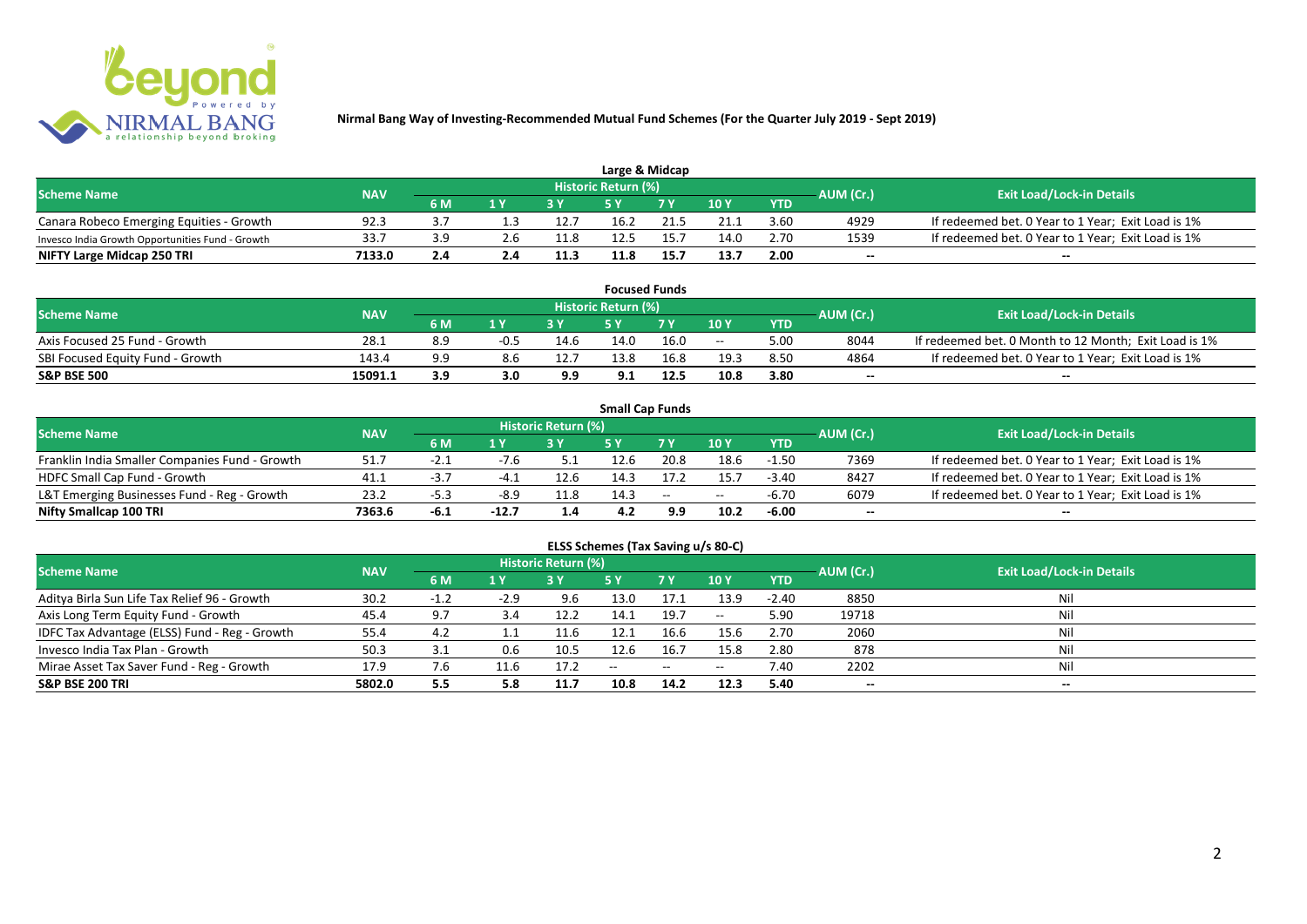

| <b>Contra/Value Fund</b>                  |            |     |     |                     |      |      |      |            |           |                                                    |  |  |  |
|-------------------------------------------|------------|-----|-----|---------------------|------|------|------|------------|-----------|----------------------------------------------------|--|--|--|
| <b>Scheme Name</b>                        | <b>NAV</b> |     |     | Historic Return (%) |      |      |      |            | AUM (Cr.) | <b>Exit Load/Lock-in Details</b>                   |  |  |  |
|                                           |            | 6 M | 1 Y |                     |      |      | 10Y  | <b>YTD</b> |           |                                                    |  |  |  |
| Kotak India EQ Contra Fund - Reg - Growth | 52.3       | 5.2 |     | 12.7                |      | 14.3 | 13.1 | 4.50       | 865       | If redeemed bet. 0 Year to 1 Year; Exit Load is 1% |  |  |  |
| Invesco India Contra Fund - Growth        | 47.3       | 2.5 | 2.6 | 13.0                | 13.8 |      | 15.4 | 2.10       | 4027      | If redeemed bet. 0 Year to 1 Year; Exit Load is 1% |  |  |  |
| UTI Value Opportunities Fund - Growth     | 60.6       | 3.5 | 2.0 | 8.0                 |      | -1.5 | 12.2 | 3.80       | 4493      | If redeemed bet. 0 Year to 1 Year; Exit Load is 1% |  |  |  |
| <b>S&amp;P BSE 500 TRI</b>                | 17940.3    | 4.6 |     | 11.2                | 10.5 | 14.0 | 12.3 | 4.40       | --        | $- -$                                              |  |  |  |

| Sector/Thematic                                                           |            |        |      |                            |      |           |                          |            |                          |                                                    |  |  |  |
|---------------------------------------------------------------------------|------------|--------|------|----------------------------|------|-----------|--------------------------|------------|--------------------------|----------------------------------------------------|--|--|--|
| <b>Scheme Name</b>                                                        | <b>NAV</b> |        |      | <b>Historic Return (%)</b> |      |           |                          |            | AUM (Cr.)                | <b>Exit Load/Lock-in Details</b>                   |  |  |  |
|                                                                           |            | 6 M    | 1 Y  | <b>3 Y</b>                 | 5Y   | <b>7Y</b> | 10Y                      | <b>YTD</b> |                          |                                                    |  |  |  |
| Canara Robeco Consumer Trends Fund - Reg - Growth                         | 38.7       | 2.8    | 3.4  | 12.3                       | 14.1 | 16.2      | $\sim$ $\sim$            | 2.70       | 337                      | If redeemed bet. 0 Year to 1 Year; Exit Load is 1% |  |  |  |
| Mirae Asset Great Consumer Fund - Growth                                  | 33.7       | $-0.9$ | 2.8  | 13.5                       | 13.6 | 17.1      | $\overline{\phantom{a}}$ | $-1.60$    | 802                      | If redeemed bet. 0 Year to 1 Year; Exit Load is 1% |  |  |  |
| ICICI Prudential Technology Fund - Growth                                 | 59.5       | 1.0    | 4.4  | 14.3                       | 12.2 | 19.1      | 20.4                     | 5.10       | 445                      | If redeemed bet. 0 Day to 15 Day; Exit Load is 1%  |  |  |  |
| Reliance Pharma Fund - Growth                                             | 143.8      | $-5.7$ | 3.0  | 1.4                        | 8.1  | 13.4      | 18.5                     | $-3.80$    | 2420                     | If redeemed bet. 0 Year to 1 Year; Exit Load is 1% |  |  |  |
| ICICI Prudential Banking and Financial Services Fund -<br>Retail - Growth | 67.7       | 9.5    | 17.9 | 16.9                       | 17.2 | 20.7      | 19.5                     | 11.20      | 3354                     | If redeemed bet. 0 Day to 15 Day; Exit Load is 1%  |  |  |  |
| Reliance Banking Fund - Growth                                            | 292.1      | 9.2    | 13.1 | 15.7                       | 14.5 | 16.8      | 17.6                     | 10.30      | 3203                     | If redeemed bet. 0 Year to 1 Year; Exit Load is 1% |  |  |  |
| <b>S&amp;P BSE 500 TRI</b>                                                | 17940.3    | 4.6    | 4.3  | 11.2                       | 10.5 | 14.0      | 12.3                     | 4.40       | $\overline{\phantom{a}}$ | $- -$                                              |  |  |  |

| <b>Dynamic Asset Allocation Funds</b>            |            |     |      |                            |               |               |       |            |                          |                                                         |  |  |  |
|--------------------------------------------------|------------|-----|------|----------------------------|---------------|---------------|-------|------------|--------------------------|---------------------------------------------------------|--|--|--|
| <b>Scheme Name</b>                               | <b>NAV</b> |     |      | <b>Historic Return (%)</b> |               |               |       |            | AUM (Cr.)                | <b>Exit Load/Lock-in Details</b>                        |  |  |  |
|                                                  |            | 6 M | 1 Y  | 73 Y.                      | 5 Y           | .7 Y          | 10Y   | <b>YTD</b> |                          |                                                         |  |  |  |
| ICICI Prudential Balanced Advantage Fund - Reg - | 36.0       | 4.7 | 7.8  |                            |               |               | 13.1  | 4.60       |                          |                                                         |  |  |  |
| Growth                                           |            |     |      | 8.7                        | 9.9           | 13.4          |       |            | 28709                    | If redeemed bet. 0 Year to 1 Year; Exit Load is 1%      |  |  |  |
| Invesco India Dynamic Equity Fund - Growth       | 29.3       | 5.8 | 1.6  | 9.4                        | 9.8           | 13.7          | 12.6  | 5.90       | 966                      | If redeemed bet. 0 Month to 3 Month; Exit Load is 0.25% |  |  |  |
| Reliance Balanced Advantage Fund - Growth        | 92.0       | 5.2 | 8.0  | 10.5                       | 9.8           | 13.8          | 13.0  | 5.70       | 2040                     | If redeemed bet. 0 Month to 12 Month; Exit Load is 1%   |  |  |  |
| SBI Dynamic Asset Allocation Fund - Reg - Growth | 13.4       |     | 2.0  | 7.5                        | $\sim$ $\sim$ | $\sim$ $\sim$ | $- -$ | 2.40       | 687                      | If redeemed bet. 0 Month to 12 Month; Exit Load is 1%   |  |  |  |
| NIFTY 50 Hybrid Composite Debt 65:35 Index       | 10145.2    | 8.0 | 10.1 | 11.1                       | 10.1          | 12.1          | 10.9  | 8.20       | $\overline{\phantom{a}}$ | $- -$                                                   |  |  |  |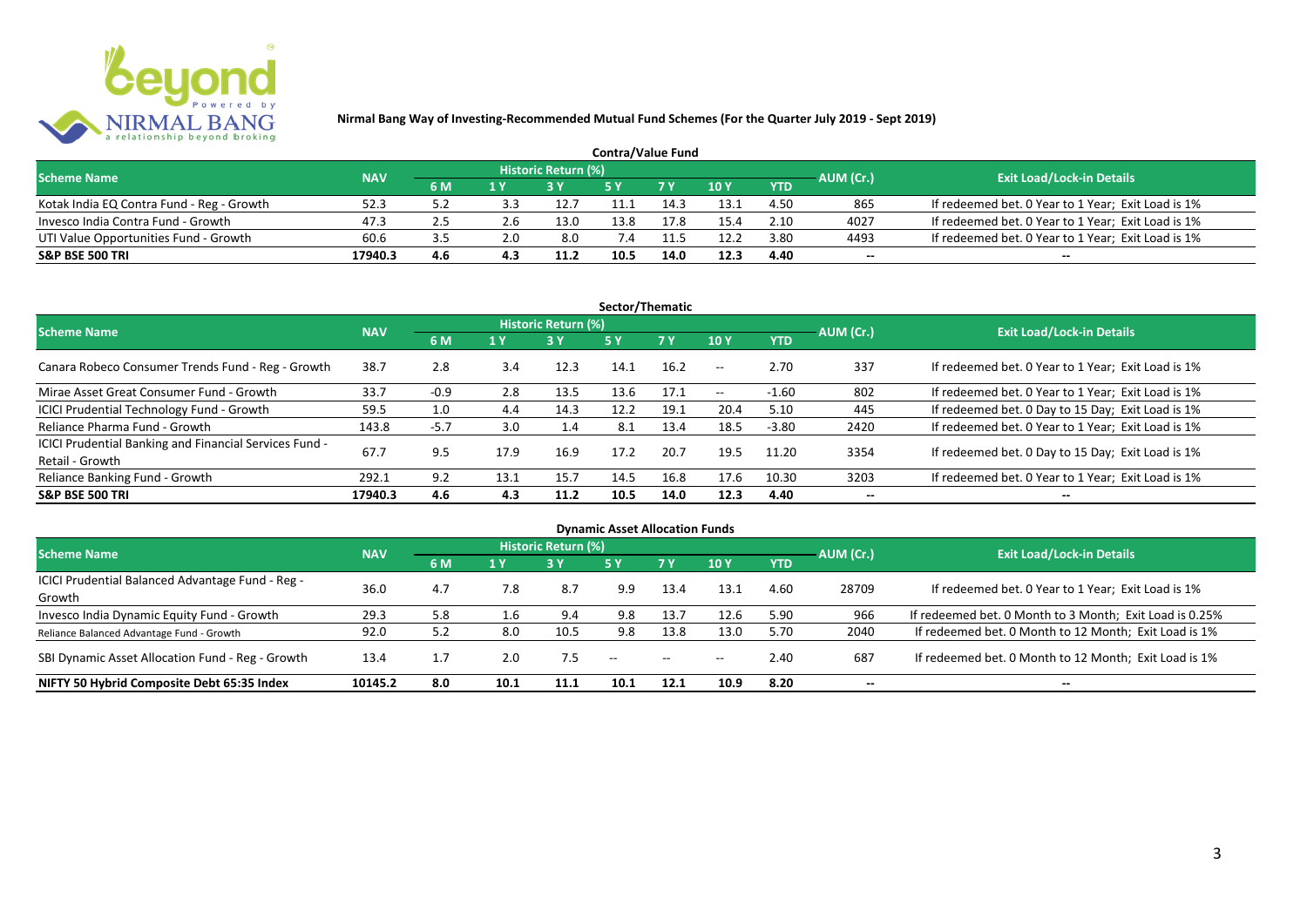

| <b>Hybrid Aggressive</b>                        |            |     |      |                            |                          |      |                          |            |                          |                                                       |  |  |  |  |
|-------------------------------------------------|------------|-----|------|----------------------------|--------------------------|------|--------------------------|------------|--------------------------|-------------------------------------------------------|--|--|--|--|
| <b>Scheme Name</b>                              | <b>NAV</b> |     |      | <b>Historic Return (%)</b> |                          |      |                          |            | AUM (Cr.)                | <b>Exit Load/Lock-in Details</b>                      |  |  |  |  |
|                                                 |            | 6 M | 1 Y  |                            | 5 Y                      | 7 Y  | 10Y                      | <b>YTD</b> |                          |                                                       |  |  |  |  |
| HDFC Hybrid Equity Fund - Growth                | 54.5       | 5.6 | 8.2  | 7.6                        | 6.9                      |      | 11.5                     | 6.10       | 22221                    | If redeemed bet. 0 Year to 1 Year; Exit Load is 1%    |  |  |  |  |
| ICICI Prudential Equity & Debt Fund - Growth    | 135.5      | 5.3 | 10.4 | 10.8                       | 11.7                     | 15.8 | 14.9                     | 5.80       | 25617                    | If redeemed bet. 0 Year to 1 Year; Exit Load is 1%    |  |  |  |  |
| Mirae Asset Hybrid - Equity Fund - Reg - Growth | 15.0       | 7.4 |      | 12.0                       | $\overline{\phantom{a}}$ | --   | $\overline{\phantom{a}}$ | 7.40       | 2196                     | If redeemed bet. 0 Year to 1 Year; Exit Load is 1%    |  |  |  |  |
| SBI Equity Hybrid Fund - Growth                 | 137.7      |     | 10.3 | 10.7                       | 12.0                     | 16.1 | 13.2                     | 7.30       | 29832                    | If redeemed bet. 0 Month to 12 Month; Exit Load is 1% |  |  |  |  |
| Canara Robeco Equity Hybrid Fund - Growth       | 159.4      | 5.7 | 6.4  | 10.7                       | 11.4                     | 13.8 | 13.8                     | 5.90       | 2316                     | If redeemed bet. 0 Year to 1 Year; Exit Load is 1%    |  |  |  |  |
| NIFTY 50 Hybrid Composite Debt 65:35 Index      | 10145.2    | 8.0 | 10.1 | 11.1                       | 10.1                     | 12.1 | 10.9                     | 8.20       | $\overline{\phantom{a}}$ | $- -$                                                 |  |  |  |  |

| <b>Arbitrage Fund</b>                      |            |     |     |                            |     |  |     |      |           |                                                         |  |  |  |
|--------------------------------------------|------------|-----|-----|----------------------------|-----|--|-----|------|-----------|---------------------------------------------------------|--|--|--|
| <b>Scheme Name</b>                         | <b>NAV</b> |     |     | <b>Historic Return (%)</b> |     |  |     |      | AUM (Cr.) | <b>Exit Load/Lock-in Details</b>                        |  |  |  |
|                                            |            | 1 M | 3 M | 6 M                        |     |  | 2 V | YTD  |           |                                                         |  |  |  |
| IDFC Arbitrage Fund - Reg - Growth         | 23.8       |     |     |                            | 6.7 |  |     | 7.00 | 5498      | If redeemed bet. 0 Month to 1 Month; Exit Load is 0.25% |  |  |  |
| Kotak Equity Arbitrage Fund - Reg - Growth | 26.9       | b.b |     | 6.9                        | 6.5 |  |     | 6.60 | 13769     | If redeemed bet. 0 Day to 30 Day; Exit Load is 0.25%    |  |  |  |
| Reliance Arbitrage Fund - Growth           | 19.3       |     |     |                            | 6.7 |  | 6.4 | 6.90 | 8759      | If redeemed bet. 0 Month to 1 Month; Exit Load is 0.25% |  |  |  |

|                                          |            |       |       |                     |        | <b>Equity Saver</b>                            |                 |            |           |                                                       |
|------------------------------------------|------------|-------|-------|---------------------|--------|------------------------------------------------|-----------------|------------|-----------|-------------------------------------------------------|
| <b>Scheme Name</b>                       | <b>NAV</b> |       |       | Historic Return (%) |        |                                                |                 |            | AUM (Cr.) | <b>Exit Load/Lock-in Details</b>                      |
|                                          |            | 6 M   | 1 V   |                     |        | 7 <sub>V</sub>                                 | 10 <sub>V</sub> | <b>YTD</b> |           |                                                       |
| Axis Equity Saver Fund - Reg - Growth    | 13.0       | 4.8   |       |                     | $- -$  | $\hspace{0.1mm}-\hspace{0.1mm}-\hspace{0.1mm}$ | $- -$           | 4.50       | 766       | If redeemed bet. 0 Month to 12 Month; Exit Load is 1% |
| HDFC Equity Savings Fund - Growth        | 37.2       | 4.4   |       | 8.8                 | 8.3    | 9.3                                            | 9.6             | 4.70       | 5422      | If redeemed bet. 0 Year to 1 Year; Exit Load is 1%    |
| Kotak Equity Savings Fund - Reg - Growth | 14.3       | 3.6   | 4.9   |                     | $  \,$ | $\sim$                                         | $- -$           | 3.40       | 2122      | If redeemed bet. 0 Year to 1 Year; Exit Load is 1%    |
| CRISIL Hybrid 50+50 - Moderate Index*    | $- -$      | $- -$ | $- -$ |                     | $- -$  | --                                             |                 | $- -$      | $- -$     |                                                       |

| <b>Liquid Funds</b>                       |                                  |           |     |     |     |                          |            |                 |           |       |  |  |  |  |
|-------------------------------------------|----------------------------------|-----------|-----|-----|-----|--------------------------|------------|-----------------|-----------|-------|--|--|--|--|
| <b>Scheme Name</b>                        | <b>Exit Load/Lock-in Details</b> |           |     |     |     |                          |            |                 |           |       |  |  |  |  |
|                                           | <b>NAV</b>                       | <b>1W</b> | 2 W | l M | 3 M | 1Y                       | <b>YTM</b> | <b>Maturity</b> | AUM (Cr.) |       |  |  |  |  |
| Axis Liquid Fund - Growth                 | 2107.9                           |           | 7.0 | 6.8 | 7.0 |                          | 6.5        | 0.11            | 27255     | Nil   |  |  |  |  |
| IDFC Cash Fund - Reg - Growth             | 2302.4                           | 6.4       | 6.5 | 6.4 | 6.7 |                          | 6.3        | 0.08            | 10199     | Nil   |  |  |  |  |
| Kotak Liquid Scheme - Reg - Growth        | 3849.2                           | 6.7       | 6.7 | 6.6 | 6.9 | 7.3                      | 6.5        | 0.10            | 29065     | Nil   |  |  |  |  |
| Mirae Asset Cash Management Fund - Growth | 1990.3                           | 7.0       |     | 6.7 | 6.9 | 7.4                      | 6.4        | 0.11            | 3033      | Nil   |  |  |  |  |
| <b>CRISIL Liquid Fund Index</b>           | $- -$                            | 7.6       | 7.4 | 7.0 | 7.3 | $\overline{\phantom{a}}$ | $- -$      | $-$             | $-$       | $- -$ |  |  |  |  |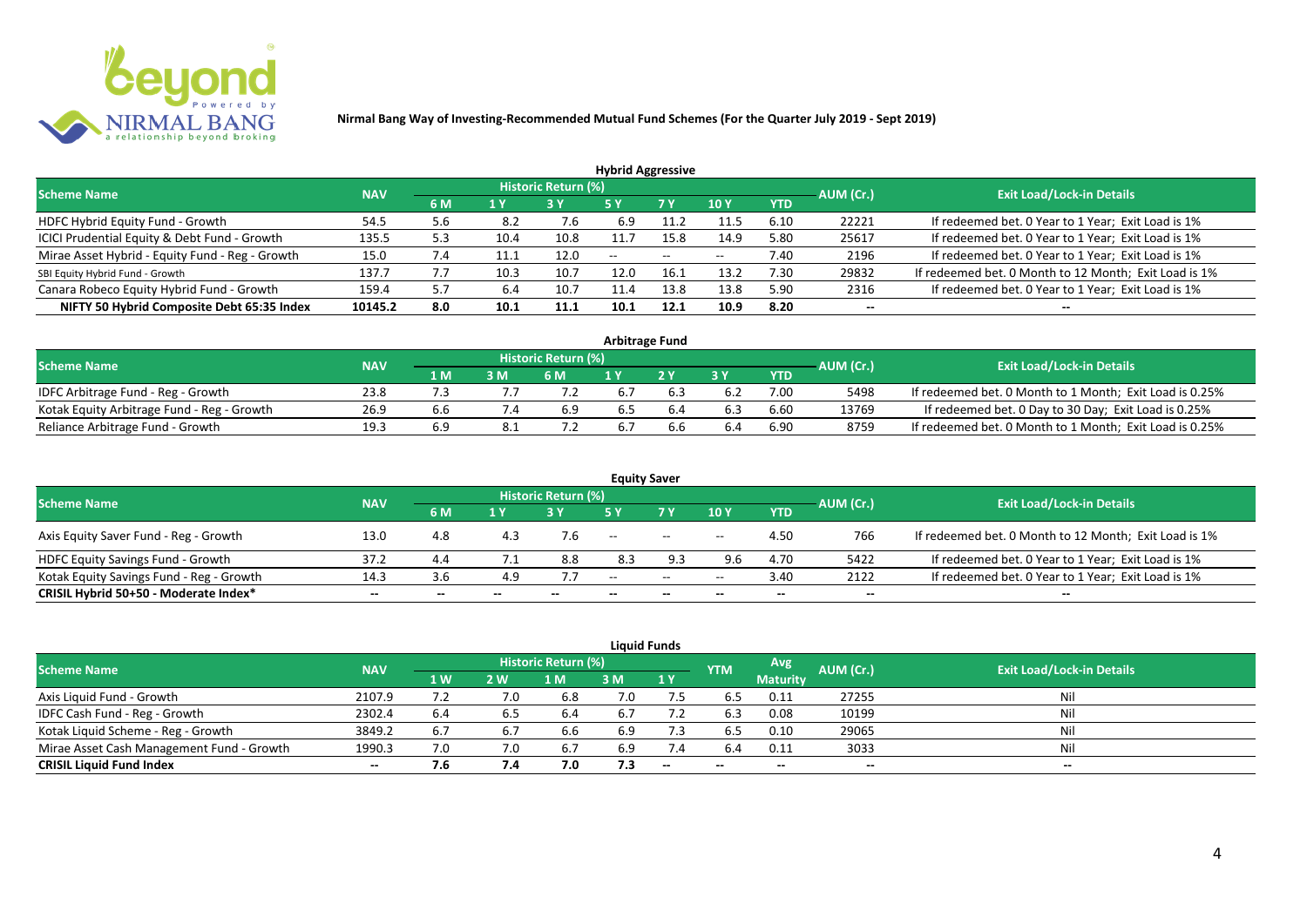

|                                               |            |            |     |                            | <b>Ultra Short Fund</b> |        |            |                 |           |                                  |
|-----------------------------------------------|------------|------------|-----|----------------------------|-------------------------|--------|------------|-----------------|-----------|----------------------------------|
| <b>Scheme Name</b>                            | <b>NAV</b> |            |     | <b>Historic Return (%)</b> |                         |        | <b>YTM</b> | Avg             | AUM (Cr.) | <b>Exit Load/Lock-in Details</b> |
|                                               |            | 1 M        | 3 M | 6 M                        | 1 V                     |        |            | <b>Maturity</b> |           |                                  |
| HDFC Ultra Short Term Fund - Reg - Growth     | 10.7       | <b>Q</b> 2 | 8.1 | 8.4                        | $-$                     | $\sim$ | ٠3         | 0.50            | 6847      | Nil                              |
| IDFC Ultra Short Term Fund - Reg - Growth     | 10.8       | 9.2        | 8.5 |                            | 8.5                     | $\sim$ |            | 0.46            | 2858      | Nil                              |
| SBI Magnum Ultra Short Duration Fund - Growth | 4243.7     | 9.4        | 8.2 | 8.3                        | 8.4                     |        |            | 0.50            | 7858      | Nil                              |
| <b>NIFTY Ultra Short Duration Debt Index</b>  | 3872.4     | 8.0        | 8.0 | 8.2                        | 8.4                     | 7.6    | $- -$      | $- -$           | $- -$     | $\overline{\phantom{a}}$         |

| <b>Money Market Fund</b>                                   |            |      |     |                     |       |                          |            |                 |           |                                  |  |  |  |  |
|------------------------------------------------------------|------------|------|-----|---------------------|-------|--------------------------|------------|-----------------|-----------|----------------------------------|--|--|--|--|
| <b>Scheme Name</b>                                         | <b>NAV</b> |      |     | Historic Return (%) |       |                          | <b>YTM</b> | Avg             | AUM (Cr.) | <b>Exit Load/Lock-in Details</b> |  |  |  |  |
|                                                            |            | 1 M  | 3M  | 6 M                 | 1Y    | 3Y                       |            | <b>Maturity</b> |           |                                  |  |  |  |  |
| Aditya Birla Sun Life Money Manager Fund - Reg -<br>Growth | 256.6      | 10.1 | 8.8 | 8.6                 | 8.6   | 7.6                      |            | 0.56            | 11329     | Nil                              |  |  |  |  |
| ICICI Prudential Money Market Fund - Reg - Growth          | 265.0      | 9.5  | 8.5 | 8.4                 | 8.3   | 7.4                      |            | 0.40            | 8776      | Nil                              |  |  |  |  |
| Reliance Money Market Fund - Growth                        | 2893.3     | 9.5  | 8.7 | 8.6                 | 8.6   | 7.5                      |            | 0.45            | 3277      | Nil                              |  |  |  |  |
| UTI Money Market Fund - Reg - Growth                       | 2150.9     | 9.8  | 8.6 | 8.6                 | 8.5   | 7.5                      | 7.3        | 0.69            | 5786      | Nil                              |  |  |  |  |
| <b>CRISIL Liquid Fund Index</b>                            | $- -$      | 7.0  | 7.3 | $- -$               | $- -$ | $\overline{\phantom{a}}$ | $- -$      | $- -$           | $- -$     | $\overline{\phantom{a}}$         |  |  |  |  |

| <b>Short Term Fund</b>                          |            |      |      |                            |     |    |            |                 |                  |                                  |  |  |  |  |
|-------------------------------------------------|------------|------|------|----------------------------|-----|----|------------|-----------------|------------------|----------------------------------|--|--|--|--|
| <b>Scheme Name</b>                              | <b>NAV</b> |      |      | <b>Historic Return (%)</b> |     |    | <b>YTM</b> | Avg             | <b>AUM</b> (Cr.) | <b>Exit Load/Lock-in Details</b> |  |  |  |  |
|                                                 |            | 1 M  | 3 M  | 6 M                        |     | 3Y |            | <b>Maturity</b> |                  |                                  |  |  |  |  |
| HDFC Short Term Debt Fund - Growth              | 21.3       | 16.2 | 11.b | 10.1                       | 9.4 |    | 8.0        | 2.32            | 7992             | Nil                              |  |  |  |  |
| IDFC Bond Fund - Short Term Plan - Reg - Growth | 39.1       | 14.8 |      | 10.4                       | 9.6 |    |            | 2.16            | 8021             | Nil                              |  |  |  |  |
| Kotak Bond Short Term Plan - Reg - Growth       | 35.9       | 17.5 | 12.5 | 10.8                       | 9.6 |    |            | 2.80            | 9143             | Nil                              |  |  |  |  |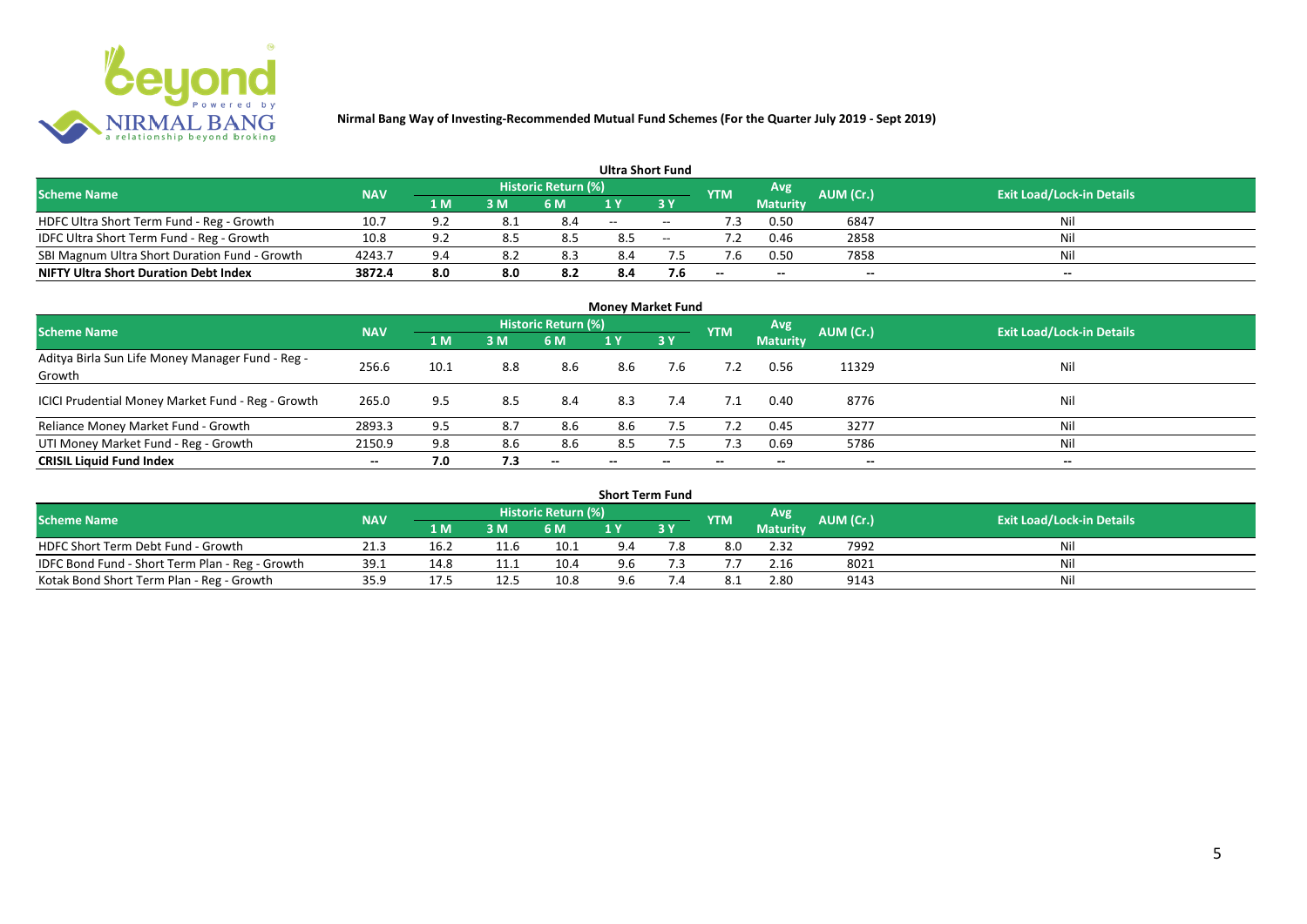

| <b>Low Duration Fund</b>                  |            |      |     |                            |     |  |               |          |           |                                  |  |  |  |  |
|-------------------------------------------|------------|------|-----|----------------------------|-----|--|---------------|----------|-----------|----------------------------------|--|--|--|--|
| <b>Scheme Name</b>                        | <b>NAV</b> |      |     | <b>Historic Return (%)</b> |     |  | <b>YTM</b>    | Avg      | AUM (Cr.) | <b>Exit Load/Lock-in Details</b> |  |  |  |  |
|                                           |            | 1 M  | 3 M | 6 M                        | 1 Y |  |               | Maturity |           |                                  |  |  |  |  |
| <b>HDFC Low Duration Fund - Growth</b>    | 40.1       | 10.3 | 8.  | 8.4                        | 8.0 |  |               | 0.87     | 15150     | Nil                              |  |  |  |  |
| Canara Robeco Savings Fund - Reg - Growth | 30.0       | 10.4 | 8.8 | 8.6                        | 8.2 |  | $^{\prime}.4$ | 0.83     | 1060      | Nil                              |  |  |  |  |
| IDFC Low Duration Fund - Reg - Growth     | 27.2       | 10.4 | 9.0 | 8.9                        | 8.5 |  |               | 0.79     | 3890      | Nil                              |  |  |  |  |

| <b>Banking &amp; PSU Bond Funds</b>                                                                                                                |      |      |      |      |      |     |     |                 |      |    |  |  |  |  |
|----------------------------------------------------------------------------------------------------------------------------------------------------|------|------|------|------|------|-----|-----|-----------------|------|----|--|--|--|--|
| <b>Historic Return (%)</b><br><b>Avg</b><br><b>AUM (Cr.)</b><br><b>Exit Load/Lock-in Details</b><br><b>NAV</b><br><b>Scheme Name</b><br><b>YTM</b> |      |      |      |      |      |     |     |                 |      |    |  |  |  |  |
|                                                                                                                                                    |      | 1 M  | 3 M  | 6 M  |      | 3Y  |     | <b>Maturity</b> |      |    |  |  |  |  |
| HDFC Banking and PSU Debt Fund - Reg - Growth                                                                                                      | 15.5 | 16.5 | 12.6 | 10.9 | 10.0 |     | 8.4 | 2.84            | 3187 | Ni |  |  |  |  |
| Kotak Banking and PSU Debt Fund - Reg - Growth                                                                                                     | 44.0 |      | 17.3 | 13.4 | 11.3 | 8.3 | 79  | 4.27            | 1790 | Ni |  |  |  |  |
| IDFC Banking & PSU Debt Fund - Reg - Growth                                                                                                        | 16.6 | 20.0 | 14.3 | 12.7 | 11.6 |     | 7.8 | 3.62            | 6718 | Ni |  |  |  |  |

| <b>Corporate Bond Funds</b>                         |            |      |                     |      |            |           |           |                                  |       |     |  |  |  |  |
|-----------------------------------------------------|------------|------|---------------------|------|------------|-----------|-----------|----------------------------------|-------|-----|--|--|--|--|
| <b>Scheme Name</b>                                  | <b>NAV</b> |      | Historic Return (%) |      | <b>YTM</b> | Avg       | AUM (Cr.) | <b>Exit Load/Lock-in Details</b> |       |     |  |  |  |  |
|                                                     |            | 1 M  | 3 M                 | 6 M  |            | <b>3Y</b> |           | <b>Maturity</b>                  |       |     |  |  |  |  |
| ICICI Prudential Corporate Bond Fund - Reg - Growth | 19.7       | 16.4 | 12.0                | 11.0 | 9.4        |           | 8.1       | 2.16                             | 7143  | Nil |  |  |  |  |
| HDFC Corporate Bond Fund - Growth                   | 21.6       | 22.6 | 15.9                | 13.3 | 11.1       | 8.3       | 7.9       | 4.21                             | 12258 | Nil |  |  |  |  |
| Kotak Corporate Bond Fund - Std - Growth            | 2543.6     | 13.2 | 10.8                | 10.1 | 9.3        | 8.2       | 7.9       | 1.61                             | 2149  | Nil |  |  |  |  |